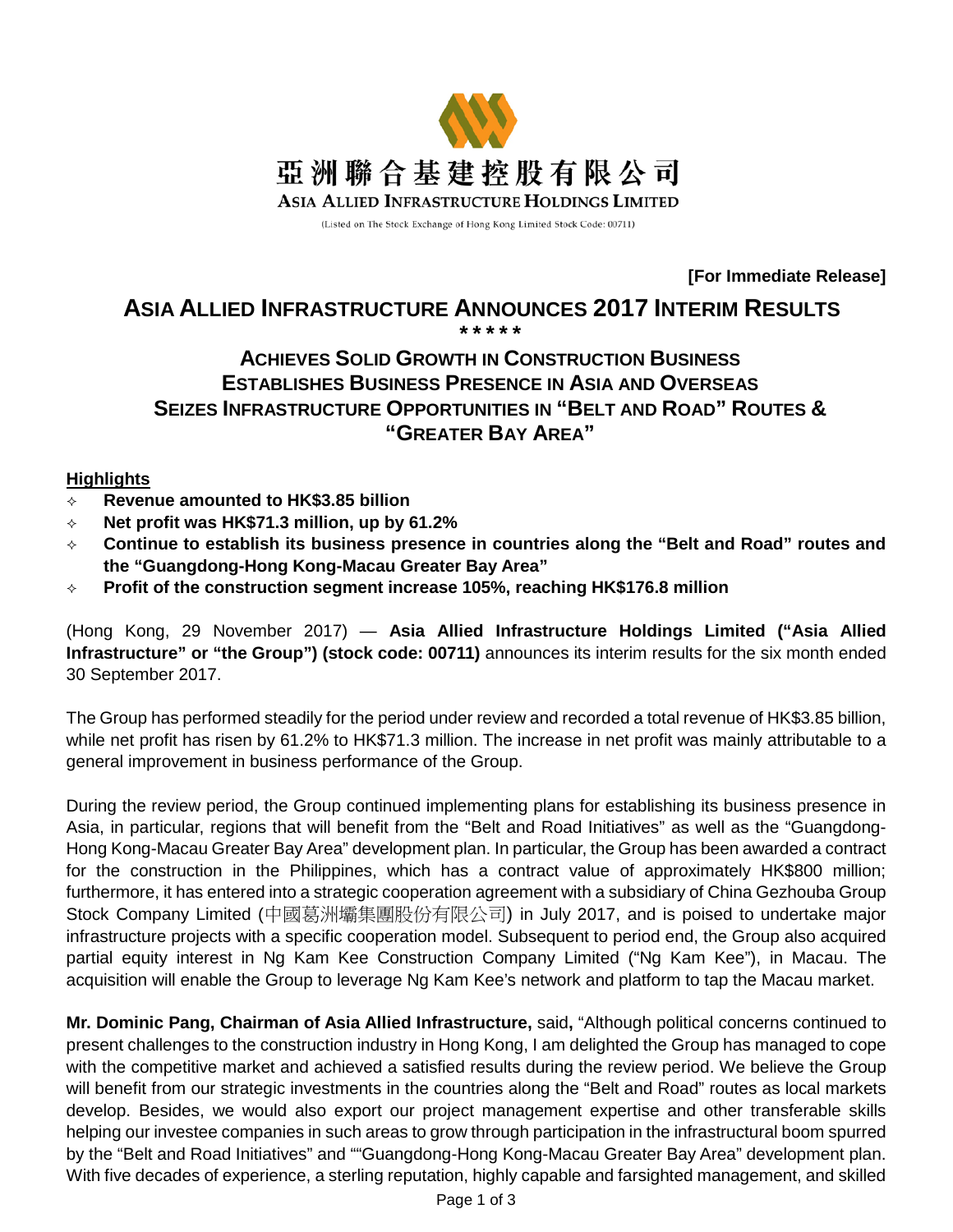#### **ASIA ALLIED INFRASTRUCTURE ANNOUNCES 2017/18 INTERIM RESULTS**

29 November 2017

technical teams, the Group is well positioned to seize current and upcoming opportunities, and at the same time increasing its global presence and evolve into a leading multinational enterprise."

## **Construction**

During the period under review, the Group had performed in a steady manner in its construction business, with revenue contribution of HK\$3.58 billion, while profit of the segment reached HK\$176.8 million, representing a year-on-year increase 105%. As at 30 September 2017, the total value of the Group's contracts on hand was HK\$30.06 billion, of which HK\$13.19 billion worth of contracts were in progress.

The major projects that have been progressing well include Site Formation and Infrastructure Works for Development of Anderson Road Quarry Site, Hong Kong-Zhuhai-Macao Bridge Hong Kong Boundary Crossing Facilities - Passenger Clearance Building, and Liantang / Heung Yuen Wai Boundary Control Point, Site Formation and Infrastructure Works – Contract 3, the majority of which call for highly technical skills and world-class construction expertise.

## **Property Development and Investment**

During the review period, the property development and investment operation has contributed revenue of HK\$2.2 million.

With regards to the residential development project at No. 128 Waterloo Road, Kowloon, which was acquired in the second half of the 2016/17 financial year, initial plans for developing a medium-density luxury residential property continues to be pursued. Besides, the Group entered into an agreement with an independent third party to dispose the residential project "T PLUS". Meanwhile, development of the residential project at Tung Chung Road, Lantau Island has remained on track and construction is expected to commence by the end of 2018. The Group will continue to review and refine its property portfolio, and as aforementioned, engage in projects in joint ventures that facilitate its development in the Hong Kong market.

## **Other Businesses**

The Group's professional services business, which includes security and facility management, engaged under City Services Group Limited ("City Services"), performed encouragingly, contributing revenue of HK\$268.9 million and segmental profit of HK\$15.1 million during the review period.

In its effort to expand the scope of business and thereby create more revenue streams, the Group is now involved in a variety of business that it considers having favourable growth potential, can complement existing businesses or are standalone operations that provide sustainable cash flows. These include the management of the Hong Kong Cross-Harbour Tunnel, provision of high-end safe deposit box services, construction financing services for sub-contractors, and operation of an online building materials procurement platform.

## **Outlook & Prospects**

Infrastructure development in Hong Kong is expected to continue, albeit at a less prodigious pace as approval of government projects is likely to remain slow. Major projects that the market is anticipating include the Central Kowloon Route, Tung Chung Land Reclamation for Tung Chung New Town Extension, and Hong Kong International Airport's Third Runway System construction and related projects. Infrastructure construction costs are predicted to rise less steeply in the coming one to two years, though costs for housing construction materials are anticipated to remain high. Apart from the Hong Kong market, the Group will seek to expand its footprint by means of acquisitions and partnerships particularly for projects in the PRC and large-scale infrastructure projects in countries along the "Belt and Road" routes.